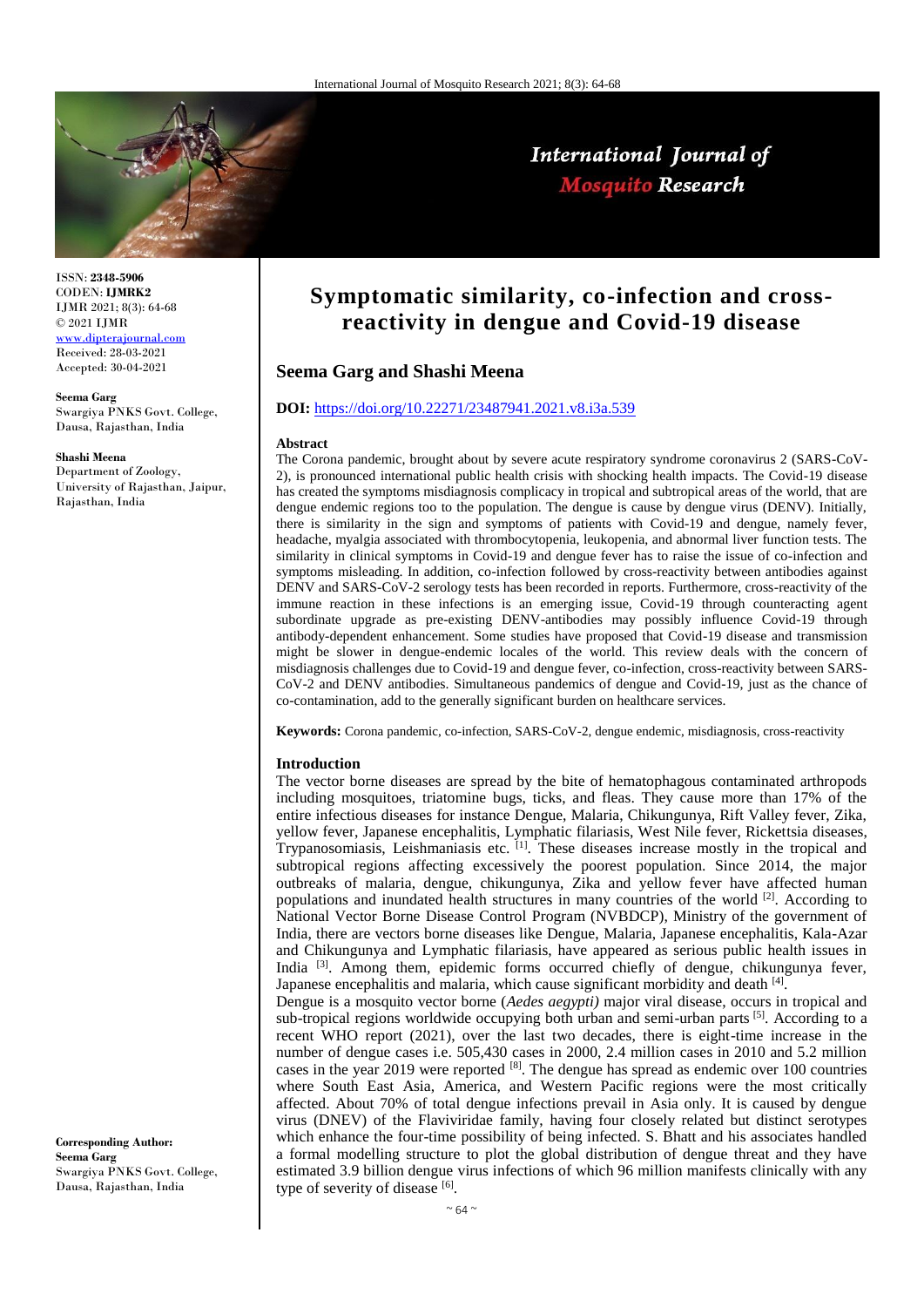O. J. Brady and his associates formulated an evidence consensus map of dengue status of nations and provided a list of 128 countries which are at a high risk of dengue infection [7]. India has all the four strains of the dengue virus, active in almost the entire country and throughout the year. Thus, WHO has labelled India as a hyper-endemic for dengue <sup>[9]</sup>. However, numerous promising dengue vaccines have been undergoing development for few decades, none have verified to be successful  $[10]$ . The only obtainable WHO-approved vaccine for dengue is Dengvaxia® till date, developed by Sanofi, the French multinational company. But it also has controversial status at present due to the deaths of 10 children in the Philippines, linked to this vaccine [11].

Recently, Covid-19 or Corona virus disease is an infectious disease caused by the virus named severe acute respiratory syndrome coronavirus (SARS-CoV-2). It was firstly identified in Wuhan, Hubei Province, China at the end of 2019, after that it is rapidly extended throughout the world affecting human life and the world economy terribly  $[12]$ . WHO announced Covid-19 as a Public Health Emergency of International Concern (PHEIC) on January 30, 2020 and declared it as a current pandemic on March 11, 2020 <sup>[14]</sup>. SARS-CoV-2 is one of the seven types of corona viruses that cause Middle East Respiratory Syndrome (MERS) and Sudden Acute Respiratory Syndrome (SARS)<sup>[15]</sup>. It can cause a problem in upper respiratory tract that includes sinuses, nose, throat, or lower respiratory tract including windpipe and lungs. The SARS-CoV-2 causes pneumonia, heart problems, respiratory failure, liver problems, septic shock and severity of infection leads to death. Like other coronaviruses, it appears to pass among people through respiratory droplets. This pandemic is causing devastating effects leading to dramatic loss of life, disruptions in public health sector, food system, economic sector and social life.

The demands for disposal of the Covid -19 virus have stressed healthcare structure worldwide. Covid-19 pandemic is also over shading the handling of other dangerous viral outbreaks simultaneously. In this regard, health services for dengue especially in dengue endemic nations, are also adversely affected because of (1) limited access to dengue testing and treatment during Covid-19 pandemic, (2) the difficulty of distinguishing between Covid-19 and dengue infectious cases due to similarity in symptoms at early stages of infection. Both dengue and Covid-19 infections share a major similarity in early clinical symptoms and even many laboratory findings lead to misdiagnosed of each other suspecting immunological cross-reactivity between both viruses [15]. Both dengue infection and Covid-19 cause mild to critical illness and need early and accurate detection and timely treatment otherwise may cause life-threatening complications. Cases of coinfection of dengue virus and Covid-19 are being reported alarming the high threat of death in patients. However, dengue infected patients in the last few years were found to be less susceptible to novel corona infection. In this article, we reviewed the available data on similarities between symptoms of dengue and Covid-19 infections, immunological crossreactivity of both viruses, development of somewhat level of immunity for corona infection in previously dengue infected patients and raising cases of co-infection of both diseases, particularly in high-risk countries for dengue.

### **Similarities between dengue infection and Covid-19 symptoms**

Henrina and colleagues described the clinical similarities

between dengue and Covid-19 such as fever, myalgia, headache, cough dyspnoea, vomiting, abdominal pain, skin rashes etc. [15]. They also found similarities in laboratory investigations of haematological abnormalities and coagulopathy i.e., thrombocytopenia, lymphopenia, leukopenia, increased D-dimer after comparison of both infections. Fever is found most common symptom in both cases of infection. In dengue, fever shows high temperature lasts for 6 days with two temperature peaks (saddle back pattern) [16]. Fever in corona infection is noted generally lasts for 7-8 days and does not follow a definite pattern. However, two patterns of fever were observed, fever persisting up to the second week of illness or saddleback pattern of fever as similar in dengue  $[17]$ . Headache can complain in both diseases, but it is more observed in dengue fever than Covid-19 [18]. Patients in both infections may experience cough in the early days of their illness. 21.5% of patients were reported with cough in dengue fever, while in Covid-19, 76% patients were found experiencing cough [19, 20]. Gastrointestinal symptoms such as vomiting and abdominal pain are the common symptoms in dengue infection presenting in 30-55% and 16-25% patients based on different studies  $[16, 18, 21]$ . These symptoms are also being reported in Covid-19 patients but only 2-5% of patients  $[21, 22]$ . Cutaneous manifestations like skin rashes symptoms have been reported in 15-20% of patients of Covid-19  $[23]$ , which is a very common phenomenon in dengue fever  $[16, 24]$ . A case was reported from Thailand in which a patient was misdiagnosed for dengue because of having a skin rash with petechiae and had a low platelet count<sup>[25]</sup>. Later, he is diagnosed Covid-19 positive is an infection that was confirmed by RT-PCR and experienced respiratory problems.

In consideration of haematological abnormalities, thrombocytopenia is very common in dengue fever. In one observational study, 69.51% dengue patients (358/515) developed thrombocytopenia, whereas, in another study, all 184 dengue infected patients experienced thrombocytopenia [18, 26]. Covid-19 patients were also reported exposing thrombocytopenia as well. A recent systematic review with 19 studies and 3383 patients with severe Covid-19 had an important level of thrombocytopenia  $[27]$ . Lymphopenia has been developed among a large percentage of severe Covid-19 patients and it is also a common finding in dengue patients [28, 29]. Mild to marked elevations in D-dimer level is observed in milder to severe form of the Covid-19. In a cohort study from China, 260 out of 560 (46.4%) Covid-19 patients represented elevated levels of D-Dimer (DD)<sup>[30]</sup>. Sequential analysis of D-Dimer showed higher levels at all stages of dengue infection in one study involving 41 dengue patients  $[31]$ .

## **Misdiagnosed cases explaining cross-reactivity between DNEV and SARS-Co-2 viruses**

Numerous cases are being accounted for last year which gave evidence of cross-reactivity between DNEV and SARS-CoV-2 deriving false-positive Covid-19 patients serology among dengue patients or vice-versa.

Two cases were accounted from Singapore having a probability of serological cross-reactivity between SAR-CoV-2 and DNVE. At first, they were believed to be contaminated with dengue infection because of false-positive outcomes from rapid serological testing for dengue, yet later they were discovered positive just to the trial of Covid-19 disease. Both patients had symptoms like cough, fever, myalgia, dyspnoea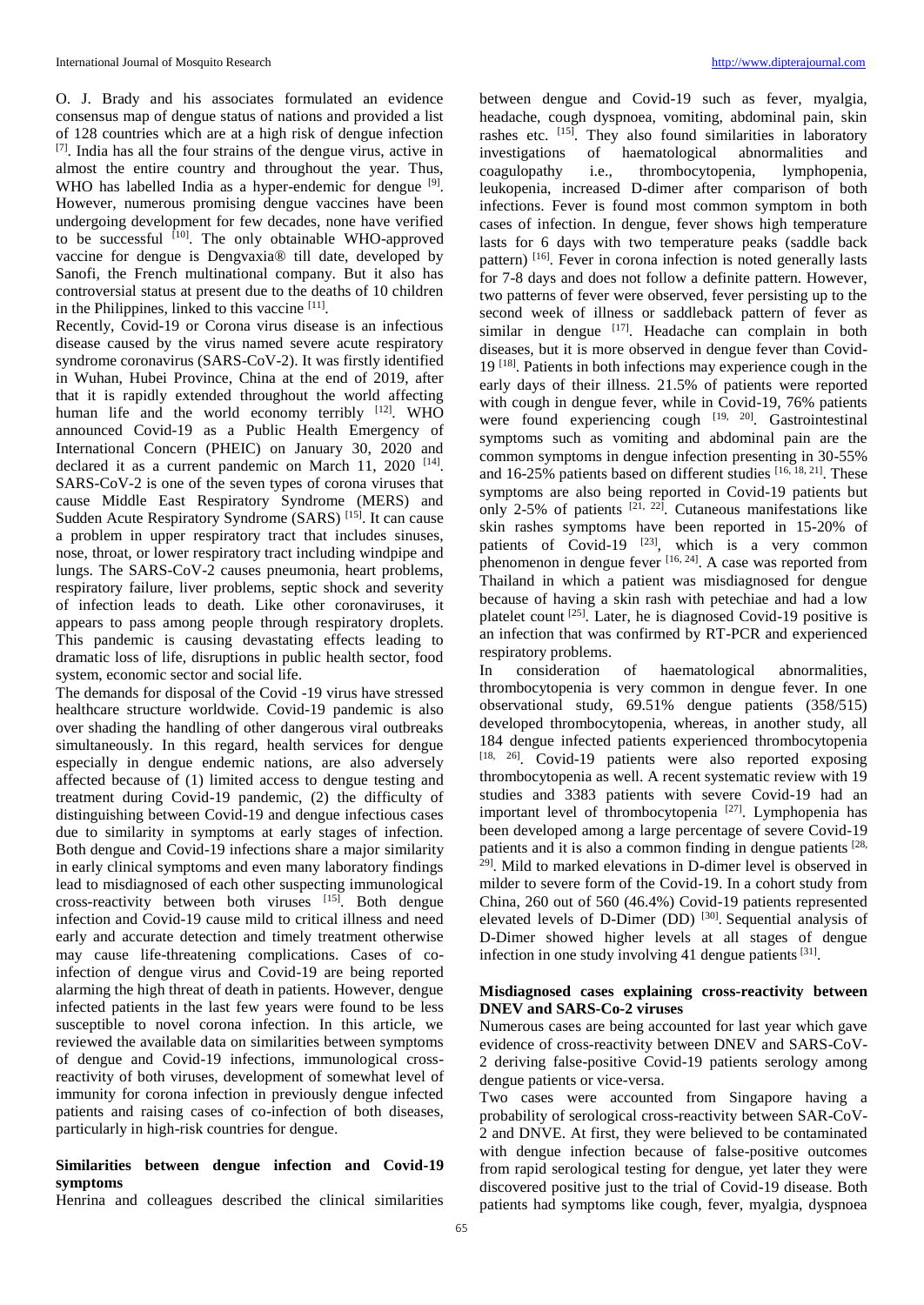and also experienced thrombocytopenia, lymphopenia, so misunderstood with dengue serology  $[32]$ . For another situation detailed from Thailand, a 35 years of age female nurse got infected with SARS-CoV-2 infection during the blood inspecting of a patient, who was recently found with dengue contamination because of gentle thrombocytopenia and positive dengue IgG and IgM, further, he was determined to have Covid-19 disease following 3 days of hospitalization [33]. In another track down, a Pakistani clinical understudy was at first determined to have Covid-19 disease because of serious indications of fever, hack, chills, myalgia, the runs and had head out history to urban areas with Covid-19 transmission. Be that as it may, his SARS-CoV-2 tests were negative and following 3 days of hospitalization, determined to have corresponding dengue and measles infections [34]. Three instances of suspected Covid-19 and dengue co-infection were accounted for in Bali, Indonesia. Patients with positive outcomes for dengue infection NSI antigen, were likewise showed reactivity to Covid-19 rapid antibody tests, suspecting dengue-Covid-19 co-infection. Afterward, two patients were discovered to be negative for SARS-CoV-2 contamination by q-RT-PCR test. It is recommended a conceivable crossreactivity of hostility to dengue and against Covid-19 antibodies in the serological test [35].

The cross-reactivity among dengue and Covid-19 antibodies was evaluated in Indonesia by testing five Covid-19 RDTs (Rapid indicative tests) on 60 RT-PCR affirmed dengue tests and 95 RT-PCR affirmed Covid-19 examples on dengue RDTs <sup>[36]</sup>. They noticed cross-responses, false-positive outcomes and surprisingly co-infection cases among dengue and Covid-19 disease. Serological cross-reactivity between SARS-CoV-2 and dengue infections may defer convenient laboratory diagnosis and proper treatment which may cause the fast spread of Covid-19 contaminations due to lacking disengagement precautionary measures, especially in dengue inclined areas.

## **Covid-19 patients with previous dengue infection**

In Rio Branco, Acre, a municipality in the Brazilian Amazon basin, 2351 participants were infected with coronavirus disease in the year 2019, in which 1177 (50%) patients were reported with previous dengue infection. The study observed decreased mortality among covid patients who had previously experienced symptomatic dengue infection (hazard ratio: .44; 95%, confidence interval: .22–.89; *P* = .023) in a 60-day record. It is suggested the possibility that dengue might encourage immunological safety against severe SARS-CoV-2 virus infection [37]. Nicolelis *et al*. Observed an inverse relationship between Covid-19 and dengue cases in the regions around Asia, islands in the pacific, Latin America, and Indian oceans. They found that an elevated percentage of people who had suffered from dengue fever in 2019-20, later reported lower Covid-19 cases and deaths [38]. This finding also supports the idea of an immunological reactivity of DNEV and SARS-CoV-2 serotypes. In conformity with this hypothesis, the study of Himadri *et al*. Can be considered, who found five of 13 dengue antibody-positive serum samples which were collected from dengue patients in the prepandemic period gave fake-positive results in SARS-CoV-2 rapid strips test  $(IgM/gG)$ <sup>[39]</sup>. They had suggested that dengue antibodies can cross-react with SARS-CoV-2 antibodies or vice-versa, as both viruses may represent antigenic similarity. Biswas and Shukla observed global harshness maps of in progress dengue epidemic and Covid-19 pandemic and concluded that countries with a high rate of dengue (>1.5 million cases/year) as endemic appeared to be less sensitive towards Covid-19 infection and transmission [40] .

The aforementioned tropical and sub-tropical nations record dengue epidemics regularly. Therefore, it is assumed that populations experienced to usual dengue virus epidemics are comparatively signify resistant to Covid-19 transmission and pathogenesis. Consequently, pre-existing immunological memory to dengue exposure, presenting antibodies against DENV and memory cells (B and T cells), may found to be harmful transmission, harshness and pathogenesis of Covid-19 infections. Standard exposure to dengue infection (germ hypothesis) is likewise prone to signal the natural insusceptibility in individuals in the exceptionally dengueendemic areas towards a prepared reaction to striking viral diseases like SARS-CoV-2.

#### **Co-infection cases of dengue and Covid-19 disease**

There is also recording a rapid surge in cases of co-infection, Covid-19 with dengue infection. Khalid *et al*. reported four cases of co-infection of dengue and Covid-19 in Jeddah, Saudi Arabia. Patients had indications and blood tests reminiscent of dengue fever and had radiological reports reminiscent of Covid-19 chest contamination with positive PCR tests <sup>[41]</sup>. Saddique and associates directed an examination to explore the job of dengue co-infection on the seriousness of Covid-19 patients in Pakistan  $[42]$ . Among 20 patients examined, 40% of patients contaminated with just SARS\_CoV-2, were completely recovered. But 60% of patients co-infected with dengue and Covid-19 infection, could not survive indicating a high mortality rate in coinfected cases. This finding highlights the adverse consequences of co-infection of Covid-19 and dengue infection, mainly in dengue-endemic countries and suggests timely investigations, prevention, efficient clinical management and public awareness manage co-epidemics. For a situation report, 18 years of age male, who went back from epicentre area for Covid-19 and following 15 days, was tested positive for SARS-Cov-2 infection by RT-PCR introducing the chance of asymptomatic incubation period. It uncovered that dengue contamination is probably going to more serious in co-infection with Covid-19 [43] . In another study, Lusting *et al*. detected 12 dengue-positive cases out of 55 (21.8%) Covid-19 patients by using the dengue lateral-flow rapid test and based on in-silico analysis, they revealed possible similarities between SARS-CoV-2 epitopes in HR2 domain of spike proteins and dengue envelop proteins [44]. Lokesh *et al*. reported the first paediatric case (14-year-old girl) of Covid-19 encephalitis with dengue shock syndrome (positive for dengue NS1 antigen and IgM antibody)<sup>[45]</sup>.

In a recent study, Hilmy *et al*. Described two reports of coinfection of dengue and Covid-19 depicting symptoms of dengue fever in the first case and further showed symptoms of Covid-19 after 5 days [46]. In the second case, there were mild symptoms of Covid-19 due to progressive turn down in leukocyte and thrombocyte counts but reported tested positive for dengue fever. They concluded that viruses may alter the dynamics and natural account of disease succession, one virus can restrain or expand the other one, leading to a classic appearance in the case of dengue infection and Covid-19.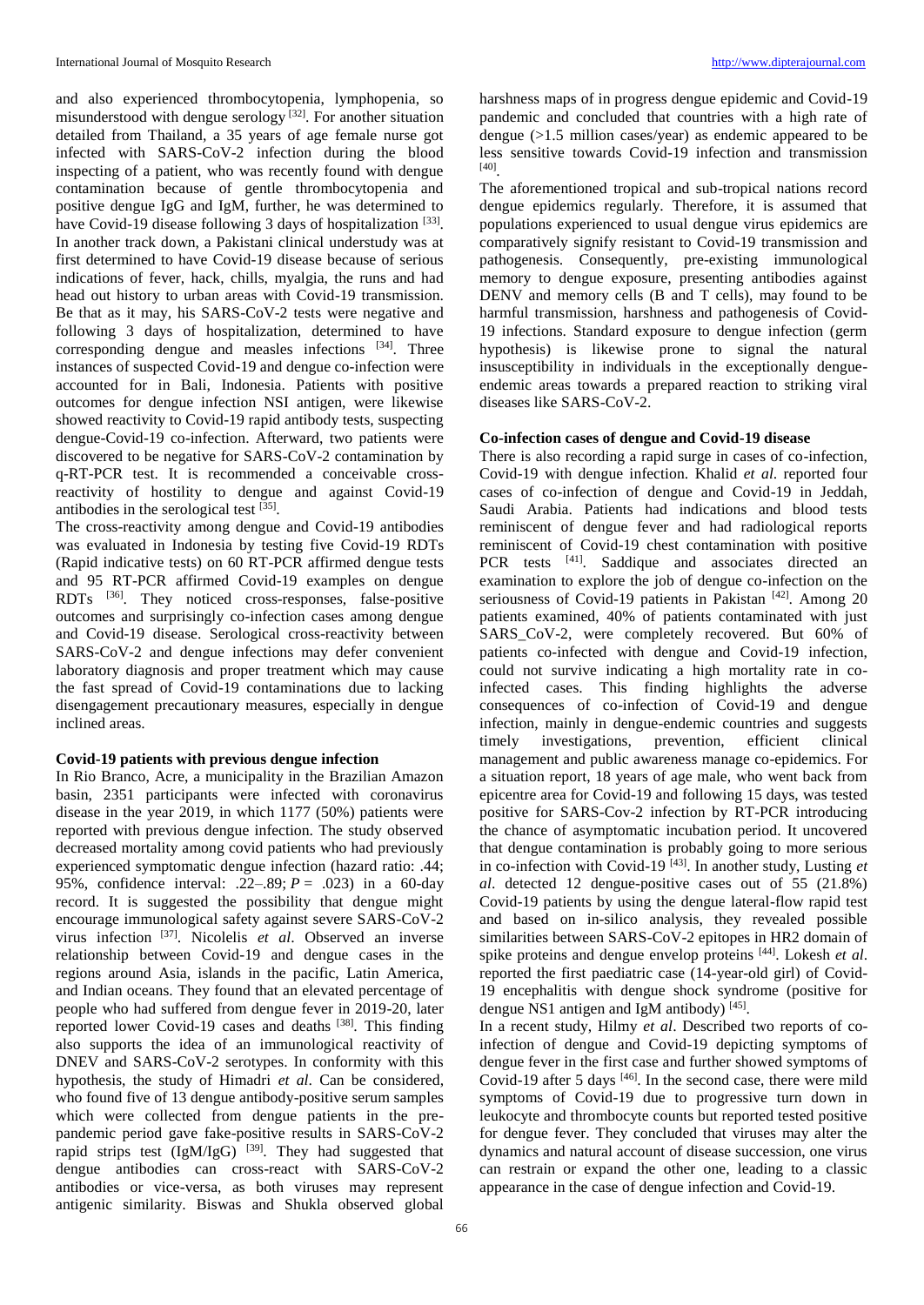#### **Conclusion**

Current worldwide battles to look at the destruction of the Covid-19 pandemic, dengue-endemic regions are confronting the possibility of a double pandemic that could obliterate medical care services. Corona pandemic and dengue covering represents a challenge for exact analysis of the symptoms and diagnosis since both contaminations share similar signs and lab highlights in the beginning stage. Numerous confirmations estimated comparative infection antigenic structure and movement of the antibodies inspired by DENV disease and their effect on Covid-19 and the other way around. The crossreactions between SARS-CoV-2 antibodies and DENV antigens may cause false positives on rapid dengue infection serological tests. Symptomatic similarity and cases of coinfection of dengue and Covid-19 making it a danger that patients might be wrongly analyzed right off the bat throughout the illness. The avoidance and control of DENV and SARS-CoV-2 diseases depend on the method of transmission and need consistency to the connected health services.

**Conflict of interest:** The authors declare that they have no competing interests.

**Author Contributions:** All the authors have equal contribution in this paper. All the authors conceived the study, conceptualized the paper, prepared, critically read and revised the manuscript, and gave final approval for publication.

#### **References**

- 1. Schumacher SK, Campbell JI. Travel medicine in Urgent Care Medicine Secrets. Chapter 2018;56:352-357.
- 2. WHO Report. Vector borne diseases 2020. Available at http://www.who.int, 2 March 2020.
- 3. World Health Organization. Fact sheets on vector-borne diseases in India 2014, http://www.who.int>sears>india>vbd-fact-sheets.
- 4. Valecha N, Ranjit MR. The National Academy of Vectors and Vector Borne Diseases in India: two decades of progress. South East Asia journal of public health 2014;3(1):113-116.
- 5. Wilder-Smith A, Ooi EE, Horstick O, Wills B. Dengue. Lancet 2019;393:350-363.
- 6. Bhatt S, Gething PW, Oliver J, Brady OJ, Messina JP, Farlow AW *et al.* The global distribution and burden of dengue. Nature 2013;496(7446):504-507.
- 7. Oliver J, Brady OJ, Gething PW, Bhatt S, Messina JP, Brownstein JS *et al*. Refining the global spatial limits of dengue virus transmission by evidence-based consensus PLOS Negl. Trop. Dis 2012;6(8):e1760.
- 8. WHO Report. Dengue and severe dengue 2021 http://www.who.int>newsroom>factsheet
- 9. Somasekhar S. New research improves understanding on dengue but vaccine search continues. Mangabey series: Environment and Health 2020. https://www.mongabay.com
- 10. Bharti K, Jain H. Dengue vaccines: Current status and future prospects. Journal of Clinical and Diagnostic research 2019;1366(6):AB01-03. http://www.jcdr.net
- 11. Dyer O. Philippines to charge Sanofi staff and government officials over dengue vaccine. Br Med J (BMJ) 2019, 364. DOI: 10.1136/bmj.l1088.
- 12. Lu HS, Charles W, Tang YW. Outbreak of pneumonia of

unknown Etiology in wham, China: the mystery and the miracle. J Med Virol 2020;92:401-402.

- 13. Iliyan Kostov. Public health risk analysis due to the spread of the Covid-19 virus from the free living minks and mink farms in Bulgaria. Int J Vet Sci Anim Husbandry 2020;5(4):89-92.
- 14. Kandola A. What are the different types of Corona viruses 2020; Medical news today. http://www.medicalnewstoday.com
- 15. Henrina H, Putra I, Lawrensia S, Handoyono Q, Alius C. Coronavirus disease of: a mimicker of dengue infection? SN Compr. Clin. Med 2019-2020;13:1-11.
- 16. World Health Organization, editor. Comprehensive guidelines for prevention and control of dengue and dengue haemorrhagic fever. Rev. and expanded ed. New Delhi, India: World Health Organization Regional Office for South-East Asia 2011.
- 17. Ng Deborah HL, Choy CY, Chan Yi-Hao, Young BE, Fong Siew-Wai. Fever Patterns, Cytokine Profiles, and Outcomes in Covid-19 Open Forum Infectious Diseases 2020. 7(9):ofaa375 https://doi.org/10.1093/ofid/ofaa375.
- 18. Deshwal R, Qureshi MI, Singh R. Clinical and Laboratory Profile of Dengue Fever. J Assoc. Physicians India 2015;63:30-32.
- 19. Nimmannitya S, Halstead SB, Cohen SN, Margiotta MR. Dengue and chikungunya virus infection in man in Thailand 1962-1964. I. Observations on hospitalized patients with haemorrhagic fever. Am. J Trop. Med. Hyg 1969;18:954-971.
- 20. Huang C, Wang Y, Li X, Ren L, Zhao J, Hu Y *et al*. Clinical features of patients infected with 2019 novel coronavirus in Wuhan. China. The Lancet 2020;395(10223):497-506.
- 21. Pan L, Mu M, Yang P, Sun Y, Wang R, Yan J *et al*. Clinical characteristics of Covid-19 patients with digestive symptoms in Hubei, China: A descriptive, cross-sectional, multicenter study. Am. J Gastroenterol 2020;115:766-773.
- 22. Wang D, Hu B, Hu C, Zhu F, Liu X, Zhang J *et al*. Clinical characteristics of 138 hospitalized patients with novel coronavirus-infected pneumonia in Wuhan, China. JAMA 2019-2020;323:1061-1069.
- 23. Recalcati S. Cutaneous manifestations in Covid-19: A first perspective. J Eur. Acad. Dermatol. Venereol 2020;34:e212-e213.
- 24. Matsuura H, Kishida M, Nakata Y, Hirata K, Sasaki E, Kiura Y. Dengue rash: white islands in a sea of red. Postgrad Med J 2019;95:676.
- 25. Joob B, Wiwanitkit V. Covid-19 can present with a rash and be mistaken for Dengue. J Am Acad. Dermatol 2020;82(5):e177.
- 26. Jayaratne S, Atukorale V, Gomes L, Chang T, Wijesinghe T, Fernando S *et al*. Evaluation of the WHO revised criteria for classification of clinical disease severity in acute adult dengue infection. BMC Res Notes 2012;5:645.
- 27. Bashash D, Hosseini-Baharanchi FS, Rezaie-Tavirani M, Safa M, Dilmaghani NA *et al*. The prognostic value of thrombocytopenia in Covid-19 patients; a systematic review and meta-analysis. Arch Acad. Emerg Med 2020;8(1):e-75.
- 28. Huang C, Wang Y, Li X, Ren L, Zhao J, Hu Y *et al*. Clinical features of patients infected with novel